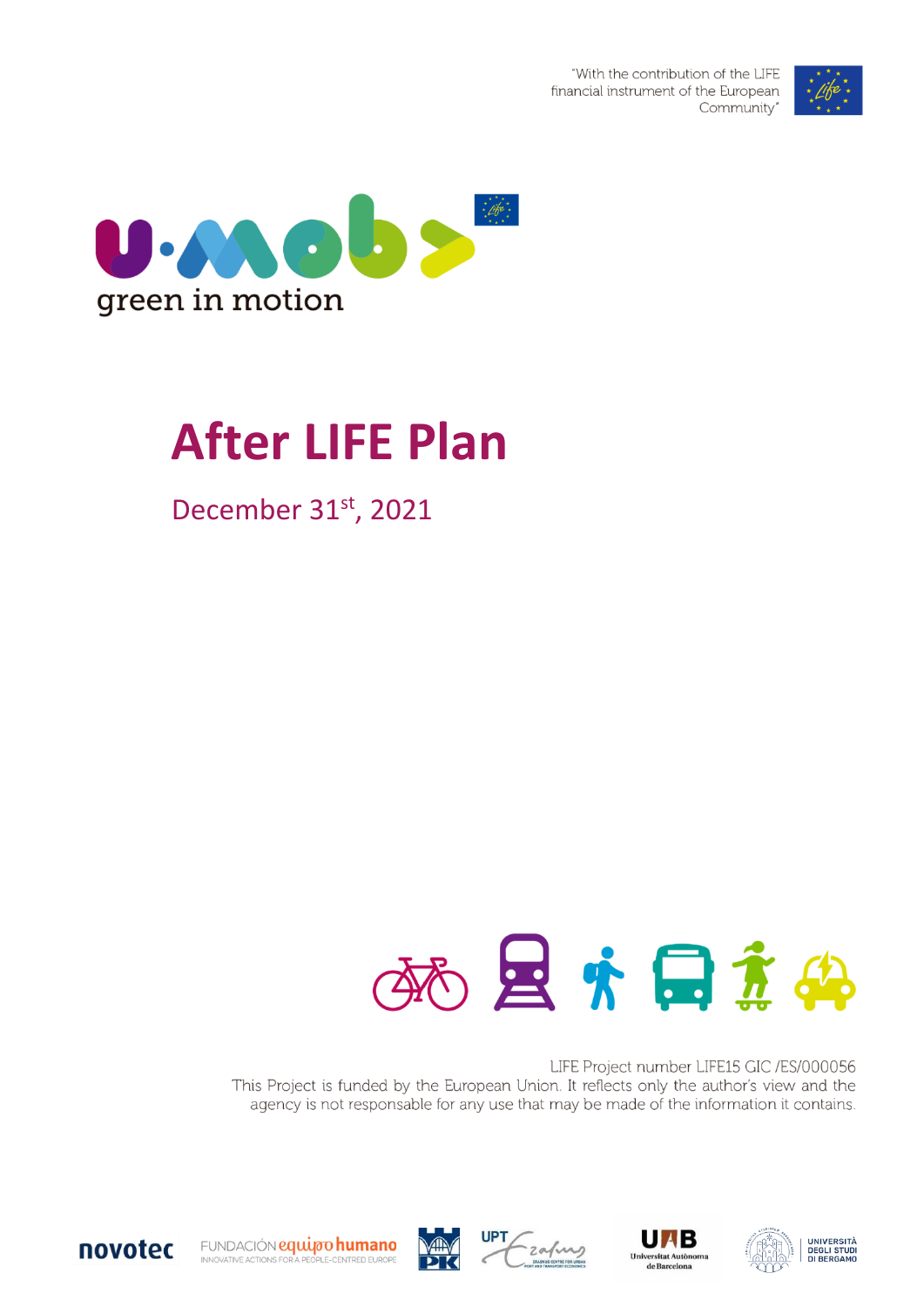



## **TABLE OF CONTENTS**

| 4. |  |  |
|----|--|--|
|    |  |  |
| 6. |  |  |
|    |  |  |
|    |  |  |
|    |  |  |
|    |  |  |
|    |  |  |
|    |  |  |
|    |  |  |









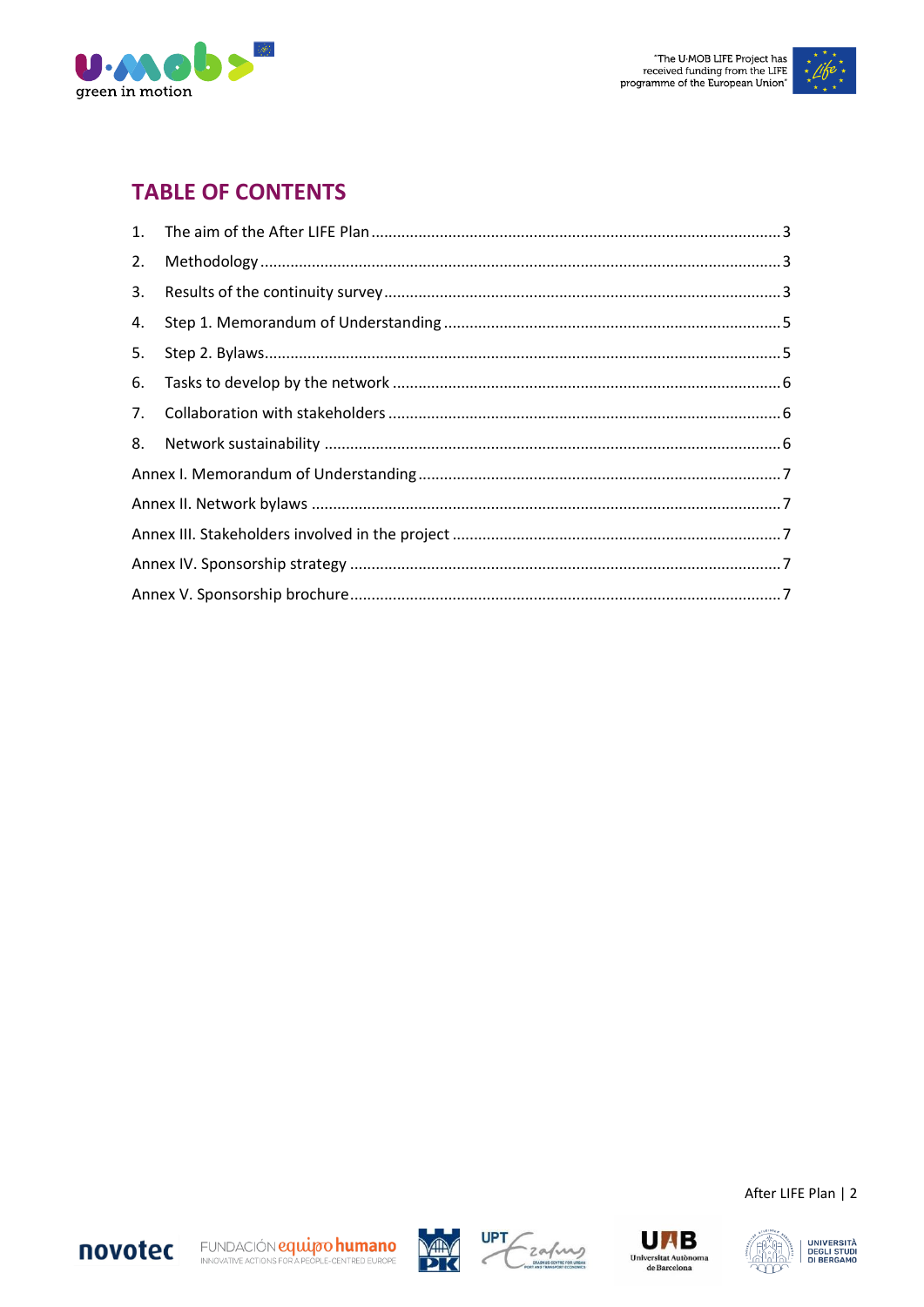

## <span id="page-2-0"></span>**1. The aim of the After LIFE Plan**

The aim of this document consists of defining the **process of transition** from the network created in the framework of Umob project, funded by the Life programme of European Commission, towards an autonomous network that will **continue to work for sustainable mobility at universities across Europe by means of its own resources.**

## <span id="page-2-1"></span>**2. Methodology**

When analysing the different possibilities for the network continuity, partners defined **two scenarios**:

Scenario A. In case of many universities were willing to be involved paying a fee to finance the activities, an association could be the right vehicle to support the network. Then, it should be considered the most appropriate jurisdiction within EU according to the location of the universities leading the project and the required formalities under national regulations.

Scenario B. If not, it would be better to think of a more modest structure where the parties are linked by means of a cooperation agreement. We were thinking of a Memorandum of Understanding (MoU) describing the network's way of functioning, which includes no direct cash contributions but the dedication of the staff of the signatories. The network would work through regular online meetings and the production of materials developed by the members thanks to a collaborative work. If members agree on buying a service, the costs would be shared among them; if not, the network would be maintained thanks to the own university resources, particularly the work of the members (exchange of knowledge, discussion, materials, etc). In addition, contributions from sponsors could be a possible way to support some activities.

#### **The scenario A would be supported by bylaws; the scenario B would be supported by a MoU**.

The opinion of the universities of Umob network was key to decide how to continue after LIFE funding, so **partners launched a survey** to ask them on these crucial issues.

## <span id="page-2-2"></span>**3. Results of the continuity survey**



The answers and conclusions of the survey are as follows.









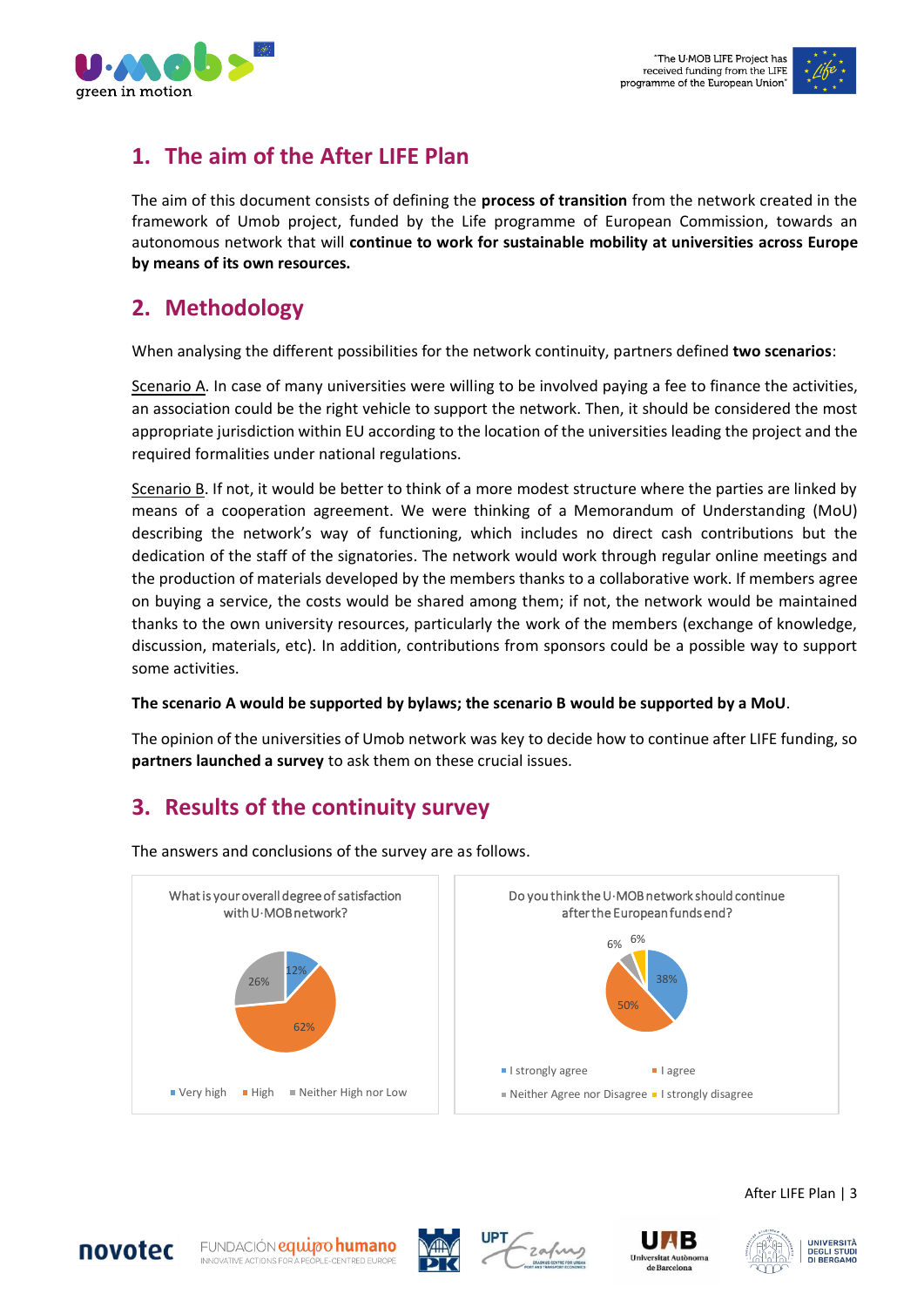

























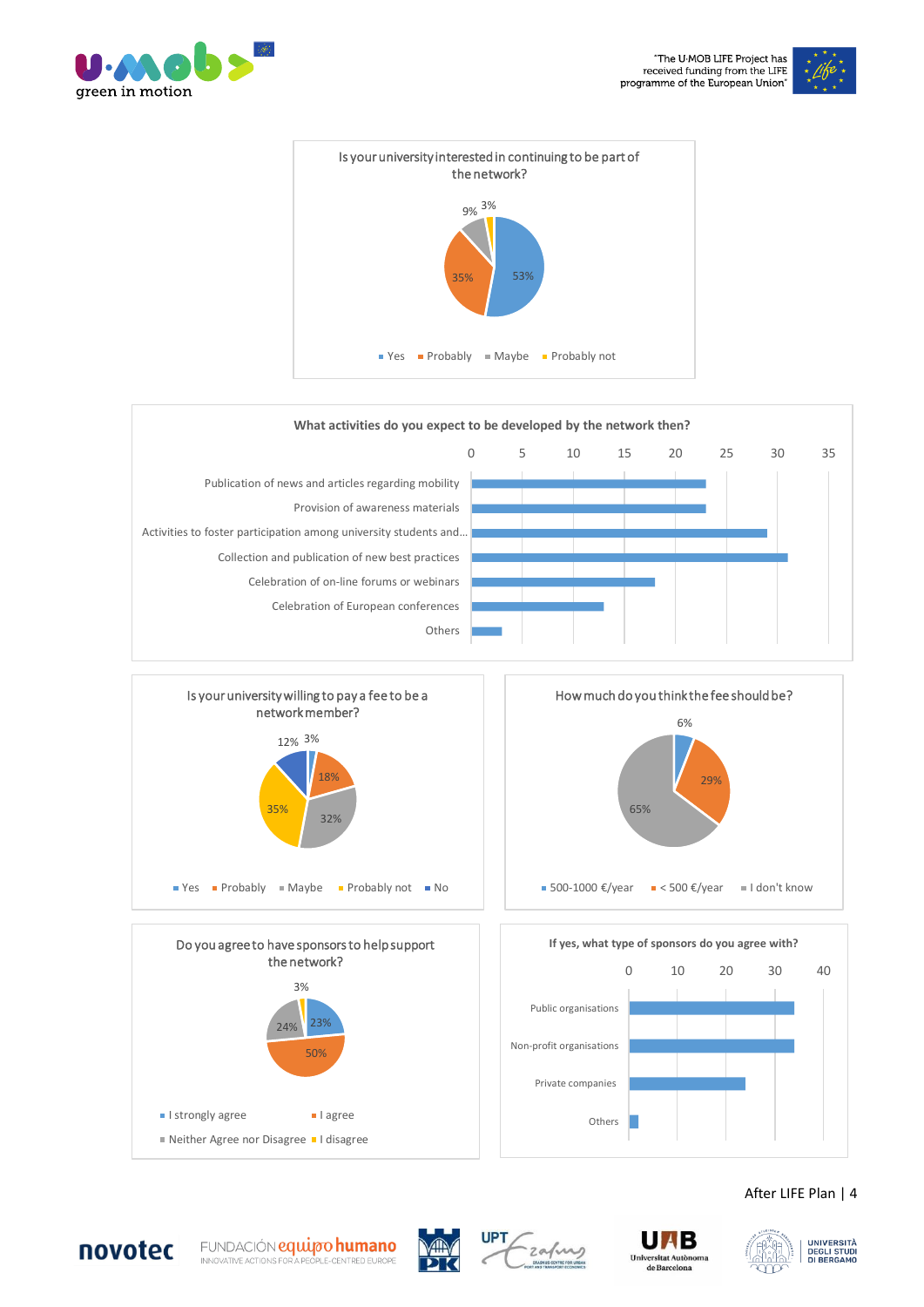



Conclusions:

- ✓ High degree of satisfaction with the network (74% between *High* and *Very high*).
- $\checkmark$  Most universities think that the U·MOB network should continue after the European funds end (88% between *I strongly agree* and *I agree*).
- ✓ Most universities are interested in continuing to be part of the network (88% between *Yes* and *Probably*).
- ✓ *Activities to foster participation among university students and personnel* and *Collection and publication of new best practices* are the most appreciated network activities.
- ✓ 47% of universities are not willing to pay a fee to be a network member (between *No* and *Probably not*). 32% do not know (answering *Maybe*).
- $\checkmark$  65% of universities do not know how much the fee should be. 29% answer < 500  $\xi$ /year.
- $\checkmark$  73% of universities agree with having sponsors. They prefer public and non-profit organisations.

In the light of the results, **partners decided to act in two steps**, starting with the signature of a Memorandum of Understanding to follow in the future with the creation of an association ruled by bylaws if the universities taking part agree.

This approach was explained to the potential members during the III European Conference hold in November 2021.

### <span id="page-4-0"></span>**4. Step 1. Memorandum of Understanding**

Partners developed a MoU, which was reviewed by partners' legal staff. It is included in Annex I.

The MoU defines:

- The network's purpose
- The network´s activities
- The network´s resources
- The management
- The new members
- The legal relationship among members
- The commencement, renewal and termination of the network.

A mailing with the MoU and a channel for register its acceptance was sent to the network at the beginning of December 2021 and the process of register is ongoing.

To this day (15/03/2022), 37 European Universities have signed Umob's MoU and others European Universities have informed that they will do it soon.

## <span id="page-4-1"></span>**5. Step 2. Bylaws**

Umob partners also defined a text of the network bylaws just in case the members decide to create an association in the future. This text would be the basis for discussion among members so that they would agree the final version of the bylaws.

The bylaws draft for future discussion defines the network´s working rules (Annex II).









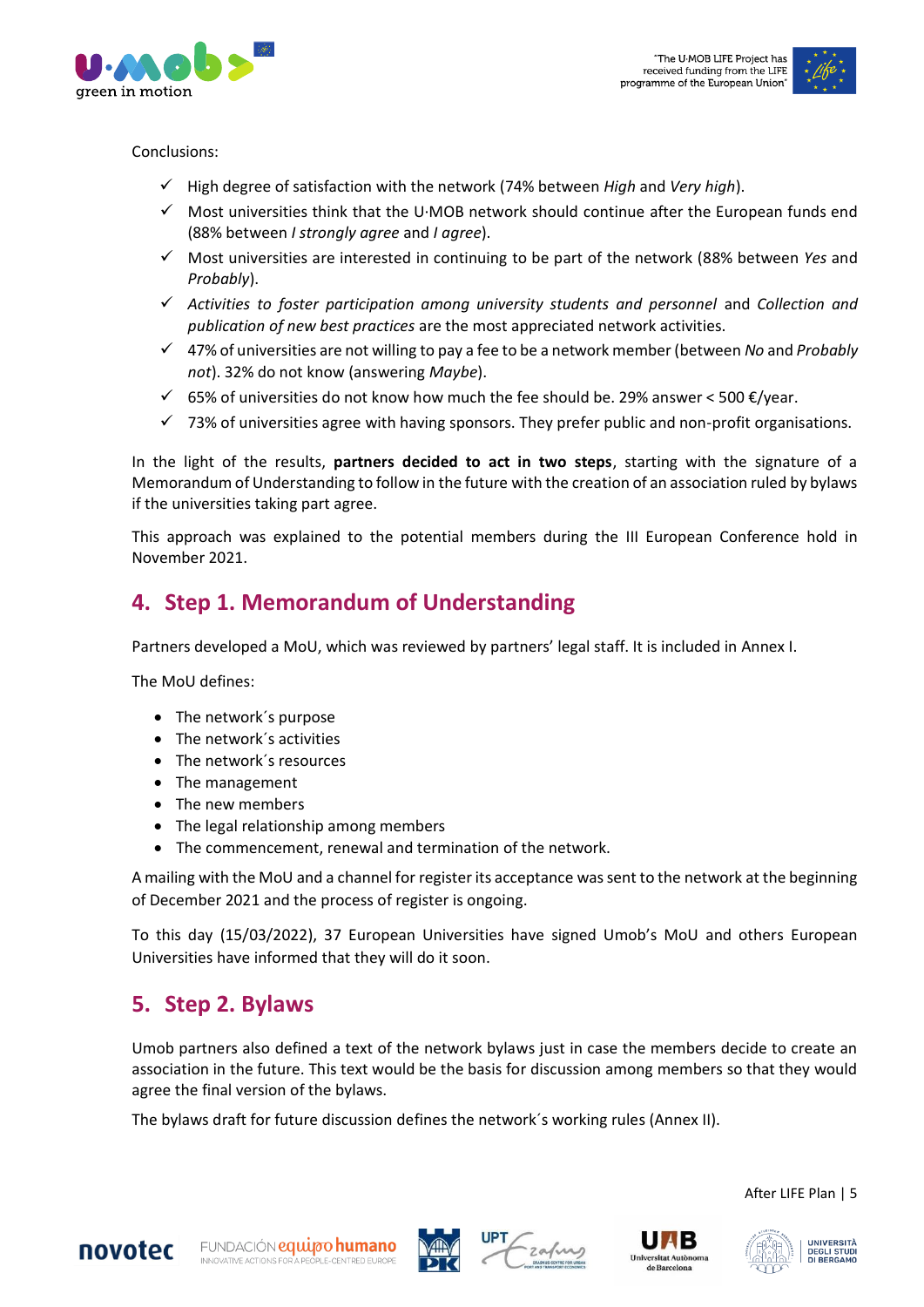

# <span id="page-5-0"></span>**6. Tasks to develop by the network**

The **tasks to promote sustainable mobility at universities** will include, at least, the following:

- ✓ foster the **exchange of knowledge** and experiences among the universities of the Network by organizing meetings, seminars, conferences and other similar events;
- ✓ **promote studies and research initiatives**, as well as publishing, related to sustainable mobility, aimed at training, updating and specializing the parties and all related operators in the sector;
- ✓ **collect best practices** from the universities and promote them within the Network;
- ✓ promote the **exchange of knowledge** developed by **public and private non-university bodies** operating in the sector of sustainable mobility;
- ✓ **promote any awareness-raising activities** to raise awareness and promote the involvement of students and personnel of the universities of the Network;
- ✓ **make publications** related to sustainable mobility and disseminate them among the Network;
- ✓ **foster the collaboration among universities and their related stakeholders** to promote sustainable mobility at European, national, regional and local level;
- ✓ **search for funding opportunities** to be communicated to all members of the Network, so that they can participate independently or in partnership with each other;
- ✓ **promote agreements with other networks** focused on sustainable mobility to broaden the impacts.

# <span id="page-5-1"></span>**7. Collaboration with stakeholders**

Umob members are aware of the importance of continuing to collaborate with stakeholders. For this reason, the MoU includes specifically:

- On its purpose: *foster the development of sustainable mobility policies among public authorities.*
- On its activities: *foster the collaboration among universities and their related stakeholders to promote sustainable mobility at European, national, regional and local level.*

So, stakeholders will be involved in the network activities, as already done during the Umob project, although they will not sign the MoU because they are not universities.

Network´s members will count on the list with the stakeholders participating in different Umob project activities to contact with them for future initiatives (Annex III). This list will be the basis that will continue to grow considering the own contributions from every partner, taking advantage of their own contacts at their action scope.

## <span id="page-5-2"></span>**8. Network sustainability**

To develop the network activities, the members signing the MoU commit to:

- Provide at least one representative, playing the **mobility manager's** role in her/his university, to contribute with her/his **time and dedication** to the Network activities through a collaborative work.
- Participate in online Network meetings held quarterly to discuss on the development of the Network activities.